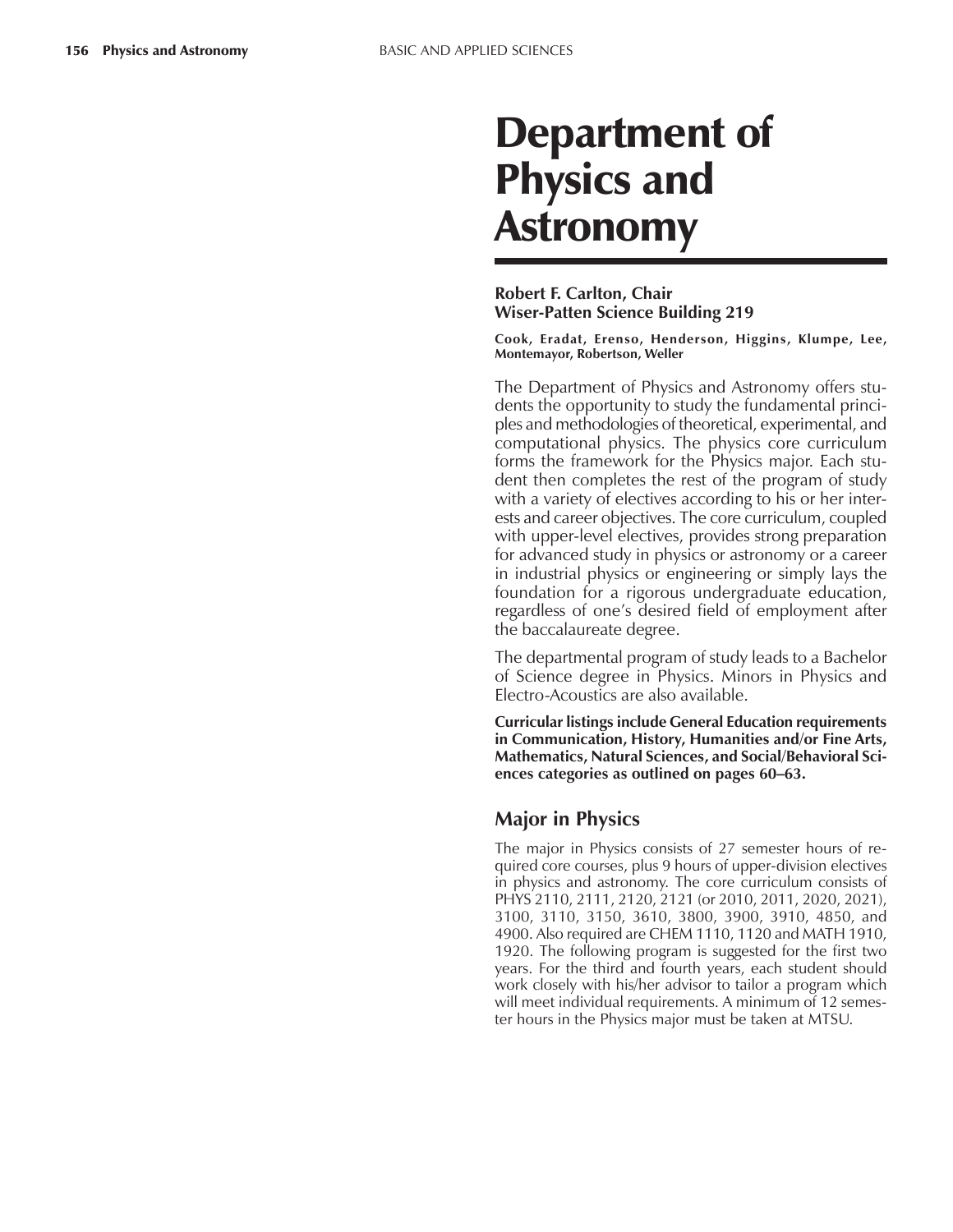| <b>Recommended Sequence</b> |     |                          |    |
|-----------------------------|-----|--------------------------|----|
| <b>FRESHMAN</b>             |     | <b>SOPHOMORE</b>         |    |
| ENGL 1010, 1020 (Comm)      | 6   | <b>COMM 2200 (Comm)</b>  | 3  |
| PHYS 2110/2111 (Nat Sci)    | 4   | HIST 2010, 2020, or 2030 | 3  |
| and 2120/2121 OR            | 4   | PHYS 3100, 3110          | 6  |
| PHYS 2010/2011 (Nat Sci)    | (4) | PHYS 3150, 3160          | 6  |
| and 2020/2021               | (4) | <b>CSCI 1170</b>         | 4  |
| MATH 1910 (Math)            | 4   | <b>Electives</b>         | 9  |
| <b>MATH 1920</b>            | 4   |                          | 31 |
| CHEM 1110 (Nat Sci)         | 4   |                          |    |
| <b>CHEM 1120</b>            | 4   |                          |    |
|                             | 30  |                          |    |

*Credit may be received for PHYS 2110-2121 or 2010-2021, but not for both series.*

*Courses satisfying the remaining areas of General Education are to be taken during the junior and senior years.*

# **Teacher Licensure in Physics**

Students seeking a license to teach physics in secondary schools (grades 7-12) must complete (1) a major in Physics, (2) a minor in Secondary Education, and (3) additional teacher licensure requirements. Students can also become licensed to teach physics under the Science major (see page 119).

### **Additional Teacher Licensure Requirements**

In addition to the General Education requirements (see pages 60–63) the following courses are required for teacher licensure in physics: MATH through 1920 BIOL 1110, 1120 General Biology CHEM 1110, 1120 General Chemistry I and II ASTR 1030 Exploring the Universe PHYS 2010-2021 Non-Calculus-Based Physics/Laboratory OR PHYS 2110-2121 Calculus-Based Physics/Laboratory

GEOL 1040 Physical Geology

### **Secondary Education Minor Requirements**

Students must contact their Secondary Education minor advisors for approval of appropriate courses.

*NOTE: The Secondary Education minor has been revised. Please see page 193 and contact the Educational Leadership Department for information.*

### **Major Requirements**

Students who want to teach secondary physics must complete the Physics major in the following manner:

PHYS 2010, 2011, 2020, 2021 Non-Calculus-Based Physics I OR PHYS 2110, 2111, 2120, 2121 Calculus-Based Physics I

PHYS 3100, 3110 Modern Physics I and II

PHYS 3150 Topics and Methods of Theoretical Physics I

PHYS 3310, 3350 Concepts and Applications of Digital Electronics

PHYS 3610 Thermodynamics

PHYS 3800 Physics Seminar

PHYS 3900 Physics Practicum

PHYS 3910 Advanced Physics Laboratory

#### **Minor in Electro-Acoustics**

The minor in Electro-Acoustics consists of at least 21 semester hours, 18 of which are required: MATH 1910; PHYS 1600, 3310, and 3350; and ET 3610. Remaining elective may be chosen from PHYS 3000, ET 3620, or ET 3660.

### **Minor in Physics**

The minor in Physics consists of 19 semester hours in physics and astronomy including PHYS 2110, 2111, 2120, 2121 (2010, 2011, 2020, 2021). Students minoring in Physics should work closely with their Physics advisor to tailor a program which meets their needs. At least four upper-division hours must be taken at MTSU.

## **Courses in Astronomy [ASTR]**

- **1030 Exploring the Universe.** Three credits. A general introduction to astronomy through an overview of planets, stars, systems of stars, and the overall structure of the universe. Topics will be discussed by answering questions such as "How do you weigh stars?" and "Will the universe die?"
- **1031 Observing the Universe.** One credit. Prerequisite or corequisite: ASTR 1030. Introduction to observational astronomy through laboratory exercises and outdoor observing activities. Topics include telescopes, the analysis of starlight, and observations of stars and planets.
- **2030 Solar System Astronomy.** Three credits. Prerequisite: MATH 1710. Comprehensive study of the solar system including models of solar and planetary formation. Analysis of the chemical makeup and physical nature of the Sun, planets, moons, and comets using mathematics and the scientific method. Focus on planetary interiors, surfaces, atmospheres, solar-planetary interactions, and solar system evolution. Discussion of spacecraft missions, future solar system exploration, and possibilities of extraterrestrial life.
- **2040 Stars, Galaxies, and Cosmology.** Three credits. Prerequisite: MATH 1710. A comprehensive study of stellar, galactic, and cosmological astronomy. Analyzes the basic theories of stellar and galactic formation and evolution using mathematics and the scientific method. Includes the cataclysmic topics of supernovae, neutron stars, pulsars, and black holes as well as the nature of galaxies including the Milky Way galaxy, active galaxies and quasars, and the formation and evolution of our universe, the big bang theory, and the possibility of other life in the universe.
- **3050 Directed Study in Astronomy.** One to four credits. Prerequisite: PHYS 2021 or 2120 and approval of department chair. Individualized intensive study of a specific topic in astronomy or astrophysics not normally covered to the extent desired in the standard curriculum. Arrangements must be made with an approved faculty member prior to registration.
- **3400 Fundamentals of Astrophysics.** Three credits. Prerequisite: PHYS 2021 or 2120 and MATH 1910. Modern astronomical knowledge and techniques using classical and modern physical principles. Possible topics include star formation, black holes and neutron stars, galaxy structure and evolution, formation of planetary systems, and large-scale structure of the universe.
- **3401 Experimental Astronomy.** One credit. Prerequisite: Consent of instructor. Principles and techniques of astronomical data acquisition and reduction. Possible research topics involve pho-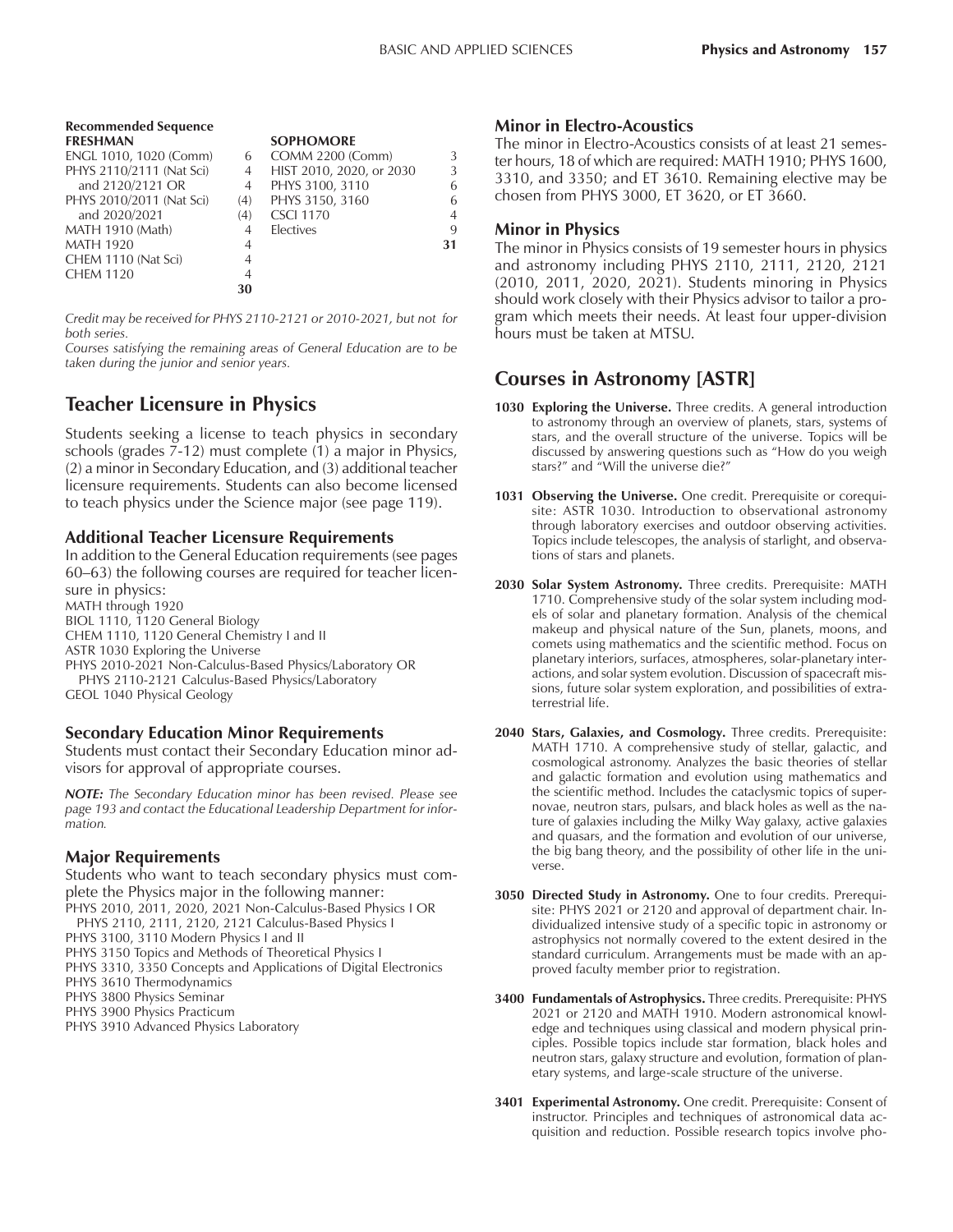tometry, spectroscopy, astronomical applications of electronic detectors, and computer modeling.

- **4800 Special Topics in Astronomy.** Three credits. Prerequisites: PHYS 3150 and approval of department chair. In-depth, organized study of a contemporary topic of interest not normally covered in the undergraduate physics and astronomy curriculum. Possible topics include planetary geology, radio astronomy, stellar atmospheres or interiors, space physics, pulsating stars, dark matter and energy, galactic evolution, and general relativity and cosmology.
- **4850 Astronomy Research.** Two credits. Prerequisite: Consent of instructor. Independent study of a selected research problem in astronomy. Includes experimental and/or theoretical investigation of an important yet unexplored problem or experimental design. Includes literature research and experimental design/ problem formulation and execution resulting in oral and written presentation of results suitable for submission/presentation to a suitable journal/conference.
- **4900 Astronomy Senior Thesis.** Two credits. Prerequisites: ASTR 4850 and consent of department chair. Focuses on a specific research/ experimental design problem chosen with the consent of the thesis committee and with the potential for original discovery or for creative development of a tool, technique, or instrumentation applicable to scientific research. Independent pursuit of research objectives outlined in a research proposal results in a written thesis, the approval of which will include an oral defense.

## **Courses in Physics [PHYS]**

- **1300 Discovering Physics.** Three credits. Prerequisite: MATH 1710 or 1730. Students with weak science or math backgrounds introduced to a variety of topics and their applications. Emphasis on building skills for graphical interpretation of real data within a discovery-learning environment. Presents concepts and techniques of physics for students planning to take PHYS 2010; serves as a good introduction for those interested in learning more about how the world works.
- **1600 Physics of Music.** Three credits. Prerequisite: MATH 1710 or consent of instructor. The physics of music, acoustics, and sound for students without prior physics background.
- **2010 Non-Calculus-Based Physics I.** Zero credit. Prerequisite: MATH 1710 or 1730. Required corequisite: PHYS 2011. Web-based discussion class to be taken in conjunction with cooperativelearning based problems lab PHYS 2011. Classical mechanics traditionally covered in a first-semester college physics course. Kinematics, forces, momentum, angular motion, calorimetry, and sound waves. Class time used for discussion of the Web-lecture material and for the administration of exams.
- 2011 Physics Problems Laboratory I. Four credits. Prerequisite: MATH 1710 or 1730. Required corequisite: PHYS 2010. Group-oriented problems course taken in conjunction with the Web-based discussion class PHYS 2010. Students work in groups with the topics presented in the PHYS 2010 discussion class. Covers kinematics, forces, momentum, angular motion, calorimetry, and sound waves. Skills associated with the development of experimental investigations including graphical analysis and estimation of uncertainties emphasized. Two two-and-one-half-hour laboratory sessions.
- 2020 Non-Calculus-Based Physics II. Zero credit. Prerequisites: PHYS 2011. Required corequisite: PHYS 2021. Web-based discussion class taken in conjunction with the cooperative-learning based

problems lab PHYS 2021. Fundamentals of optics, modern physics, and electronics traditionally covered in a second-semester college physics course. Reflection and refraction, vision, diffraction effects, quantum mechanics, atomic and nuclear physics, and analog and digital electronics. Scheduled class time is used for discussions of the Web-lecture material and for the administration of exams.

- 2021 Physics Problems Laboratory II. Four credits. Prerequisites: PHYS 2011. Required corequisite: PHYS 2020. Group-oriented problems course to be taken in conjunction with the Web-based discussion class PHYS 2020. Students work in groups with the topics presented and in the PHYS 2020 discussion class. Optics, modern physics, and electronics traditionally covered in a second-semester college physics course. Reflection and refraction, vision, diffraction effects, quantum mechanics, atomic and nuclear physics, and analog and digital electronics. The skills associated with the development of experimental investigations including graphical analysis and estimation of uncertainties emphasized. Two two-and-one-half-hour laboratory sessions.
- **2110 Calculus-Based Physics I.** Three credits. Prerequisite: MATH 1910. Corequisite: PHYS 2111. A calculus-based introduction to mechanics and wave motion.
- **2111 University Physics Laboratory I.** One credit. Prerequisite: MATH 1910. Corequisite: PHYS 2110. Laboratory course to accompany PHYS 2110. Experiments in mechanics, waves, and thermodynamics. Data reduction, error analysis, and report writing. One three-hour laboratory.
- **2120 Calculus-Based Physics II**. Three credits. Prerequisites: PHYS 2110; MATH 1920. Corequisite: PHYS 2121. A continuation of PHYS 2110. Electricity, magnetism, circuit analysis, and optics.
- 2121 University Physics Laboratory II. One credit. Prerequisites: PHYS 2110 and 2111. Corequisite: PHYS 2120. Laboratory course to accompany PHYS 2120. A continuation of PHYS 2111. Experiments in electricity, magnetism, optics, and modern physics. Data reduction, error analysis, and report writing. One threehour laboratory.
- **3000 Acoustics and Signal Analysis.** Three credits. Prerequisites: PHYS 1600 and MATH 1910. Detailed overview of acoustics including an introduction to digital signals and their analysis. Application areas include architectural, musical, and environmental acoustics. Intended for students interested in the technical side of the music industry.
- **3050 Directed Study in Physics.** One to four credits. Prerequisites: PHYS 2021 or 2120 and approval of department chair. Individualized intensive study of a specific topic in physics not normally covered to the extent desired in the standard curriculum. Arrangements must be made with an approved faculty member prior to registration.
- **3100 Modern Physics I.** Three credits. Prerequisites: PHYS 2021 or 2120 and MATH 1920. Introduction to the fundamental principles of modern physics (special relativity and quantum mechanics) and their application to atomic physics.
- **3110 Modern Physics II.** Three credits. Prerequisite: PHYS 3100. Survey of major topics including molecular physics, statistical physics, solid state physics and solid state devices, nuclear models, nuclear decay and reaction, and elementary particle physics.
- **3150 Topics and Methods of Theoretical Physics I.** Three credits. Prerequisites: PHYS 2021 or 2120 and MATH 1920. Theoretical techniques used for problem solving in physics. Reference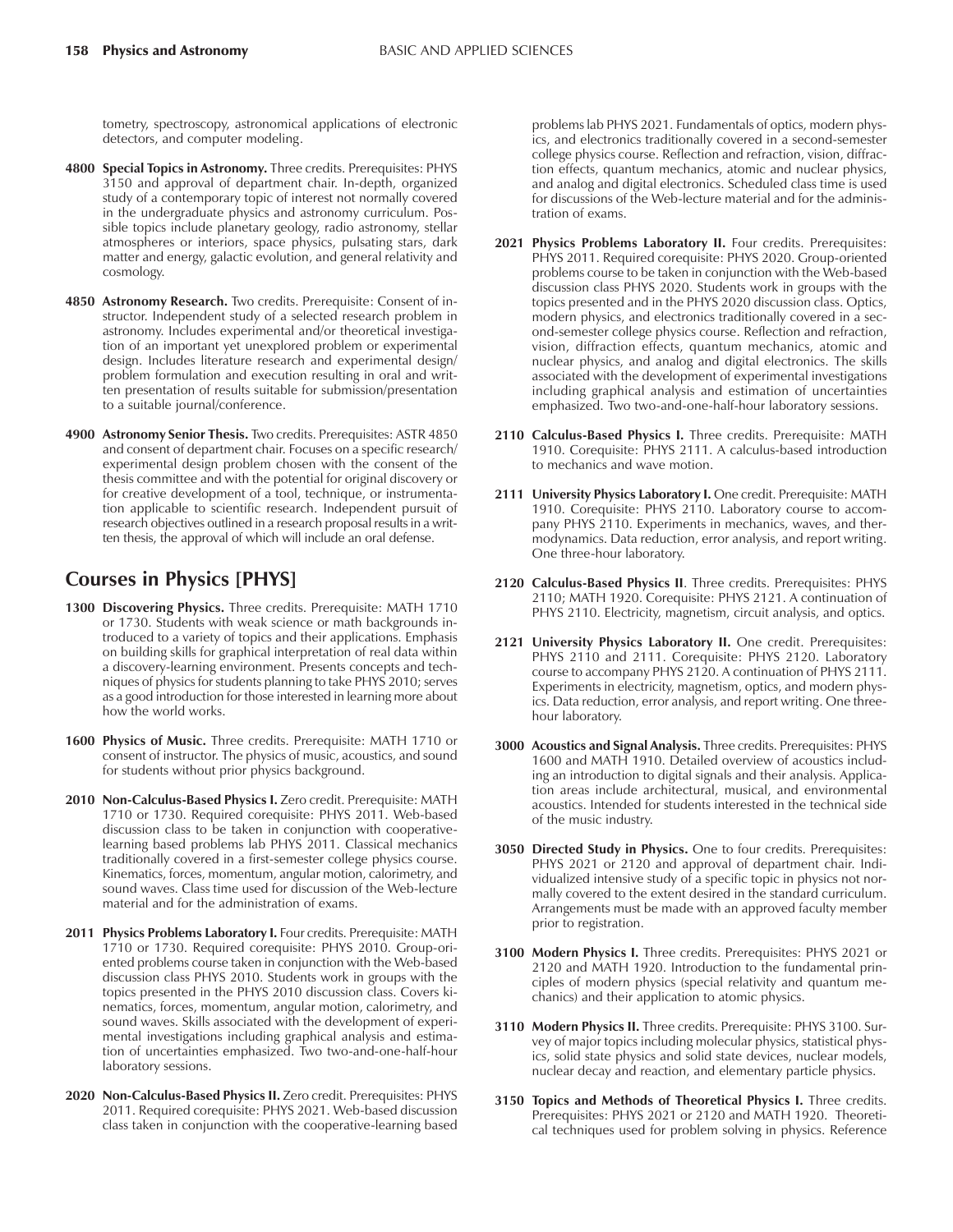frames and coordinate systems, approximation techniques, solution of electrical circuits and mechanical systems, simple harmonic motion and wave motion, Maxwell's equations.

- **3160 Topics and Methods of Theoretical Physics II.** Three credits. Prerequisite: PHYS 3150. A continuation of PHYS 3150. The Schroedinger equation, heat flow, diffusion, the Lagrangian description of motion.
- **3200 Scientific Modeling and Problem Solving.** One credit. Prerequisites: One year of physics and MATH 1920 or consent of instructor. Techniques of computational physics as applied to the solution of scientific problems.
- **3300 Classical Mechanics.** Three credits. Prerequisite: PHYS 3150 (or PHYS 2110 and MATH 3120). Mechanics (including statics and dynamics) of particles in three dimensions using vector analysis, motion of rigid bodies, Lagrangian mechanics, and Hamilton's equations.
- **3310 Concepts and Applications of Digital Electronics.** Three credits. Prerequisite: PHYS 2021 or 2121 or ET 3610. Investigates applications of modern digital technology. Fundamentals of logic gates and programmable devices examined along with contemporary integrated circuits for use in data acquisition and the control of scientific experiments. Sound cards, alarm systems, and laboratory measurement circuits typify projects constructed in the hands-on laboratory. Two hours lecture and one threehour laboratory.
- **3330 Health Physics and Radiation Protection.** Three credits. Prerequisites: PHYS 2021 or 2120. Radiation protection methods, dosimetry techniques, and survey instruments. Practical knowledge of the methodology for paramedical personnel, industrial workers, and others who deal with radioisotopes and X-ray equipment. Two hours lecture and one three-hour laboratory.
- **3340 Semiconductor Device Physics.** Three credits. Prerequisites: One year physics and MATH 1910. Operation principles of diodes, transistors, and photonic devices. Fundamental band structure investigated to learn how important performance characteristics are related to physical principles. Modern designs include JFET, Bipolar, MOSFET, MODFET, and HEMT transistors.
- **3350 Concepts and Applications of Analog Electronics.** Four credits. Prerequisite: PHYS 2021 or 2121 or ET 3610. Introduction to contemporary analog electronics utilizing integrated circuits to treat traditional circuits, power supplies, operational amplifiers, comparators, and multivibrators. Conversion of analog to digital signal for interfacing to microcomputers. Emphasis on practical applications. Three hours lecture and one three-hour laboratory.
- **3500 Lasers and Fiber Optics.** Three credits. Prerequisites: One year physics and MATH 1910. Operation of fiber optic communication systems; how semiconductor lasers, modulators, and photodetectors work and how they are used in modern communication systems. Hands-on demonstrations and class projects will use lasers and optical components to illustrate basic principles.
- **3600 Radiation Oncology Physics.** Three credits. Prerequisites: MATH 1910 and a one-year introductory sequence in physics. Introduction to the field of radiation oncology physics, including a discussion of the fundamental physics and techniques associated with the diagnosis and treatment of cancer using electromagnetic radiation and particle beams. Includes experiences in a radiation oncology clinic and interactions with practicing medical physicists.
- **3610 Thermodynamics.** Three credits. Prerequisite: PHYS 3110 and 3150 or consent of instructor. Introduction to statistical physics, kinetic theory, and thermodynamics from a unified microscopic point of view. Selected applications to various systems of interest presented.
- **3800 Physics Seminar.** One credit. Prerequisite: PHYS 3100. Develops and refines inquiry, communication, and presentation skills through exposure to new developments in physics, technical brief writing, and resume and job interview preparations.
- **3900 Physics Practicum.** One credit. Prerequisites: PHYS 3100 and consent of instructor. Refines thinking, communication, and interpersonal skills through exposure to on-the-spot technical questions and a laboratory teaching experience as an assistant in an introductory physics laboratory.
- **3910, 3920 Advanced Physics Laboratory.** One credit each. Prerequisites: PHYS 2021 or 2120 and 2121. The skills, art, and physics important in pursuing independent research. Experiments dealing with mechanical, optical, or thermodynamical principles explored. Report writing, literature research, and the use of analysis tools emphasized.
- **4310 Electricity and Magnetism.** Three credits. Prerequisite: PHYS 3160. Topics including electric and magnetic fields, electrostatic potential, and potential energy and fields in matter, discussed in a mathematically rigorous manner. A variety of good applications of mathematical methods in physics.
- **4330 Modern Optics.** Three credits. Prerequisite: PHYS 4310. Topics include theory of electromagnetic radiation, production and propagation of electromagnetic waves, and the solution of boundary-value problems with applications to optics, wave guides, and lasers.
- **4380 Introduction to Quantum Mechanics.** Three credits. Prerequisites: PHYS 3110 and 3160. Topics include both one- and threedimensional solutions to the Schroedinger equation, including the infinite square-well, finite square-well, tunneling, the harmonic oscillator, and the hydrogen atom with a discussion of angular momentum at a mathematically rigorous undergraduate level.
- **4600 Topics in Medical Physics.** Three credits. Prerequisites: PHYS 3110 and 3160. Topics in medical physics at an advanced undergraduate level integrated with topics from applied physics and mathematics. Possible topics include mechanics of the human body, thermodynamics and systems of many particles, diffusion and transport through neutral membranes, impulses in nerve and muscle cells, the exterior potential and the electrocardiogram, biomagnetism, electricity and magnetism at the cellular level, Fourier transforms and convolution in imaging, interactions of photons and charged particles with matter, the medical use of X-rays, nuclear medicine, and magnetic resonance imaging.
- **4630 Principles of the Solid State.** Three credits. Prerequisites: PHYS 3110 and 3150. Includes crystal structures, lattice dynamics, statistics of conductors and semiconductors, thermal properties, the metallic state, free electron theory, band theory of solids, dielectric and magnetic properties of solids, and the low temperature behavior of matter, particularly solids. Three hours lecture.

**4800- Special Topics in Physics.** Three credits each. Prerequisites: An **4810** extensive physics background and permission of instructor. Detailed study of a selected topic of current interest in physics not